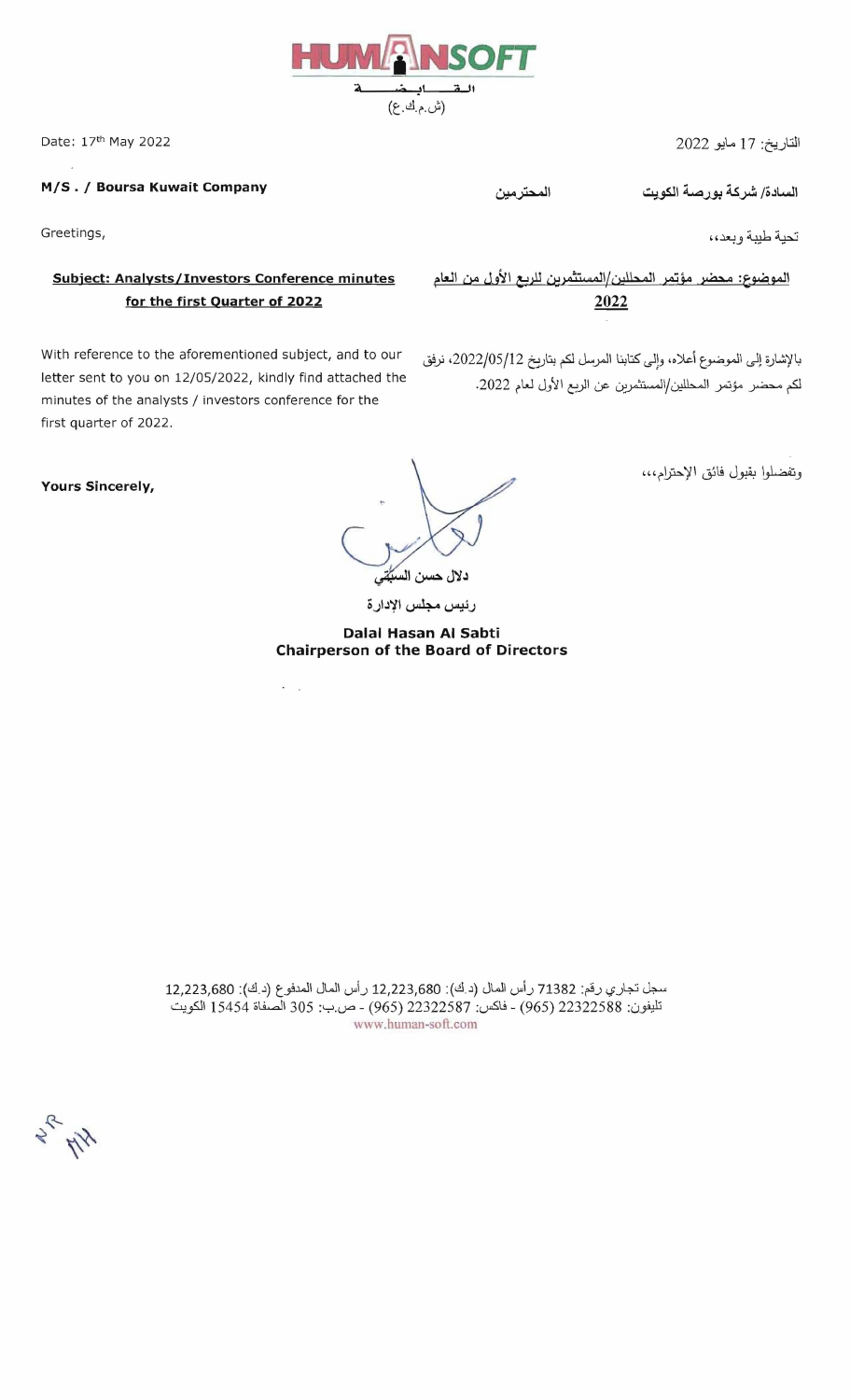| Company:                 | <b>Humansoft Holding Company</b>                              |
|--------------------------|---------------------------------------------------------------|
| <b>Conference Title:</b> | Humansoft Q1 2022 results conference call (Edited Transcript) |
| Date:                    | Thursday, 12th May 2022                                       |
| Time:                    | 3 pm (Kuwait time)                                            |

**Hatem Alaa** Hello, everyone. This is Hatem Alaa from EFG Hermes and welcome to Humansoft's first quarter 2022 results call. I'm pleased to have on the call today from Humansoft Mayank Baxi, board member, and Anup Dhand, CFO. We'll start by a presentation from management and then we'll open the floor for Q&A. Just as an initial reminder, to ask a question you can either click on the raise hand button or you can type your question in the Q&A chat box. Mr. Baxi, please go ahead.

**Mayank Baxi** Hello, everybody. Welcome to the Humansoft Holding Q1 2022 results conference call. I hope all of you are well and keeping safe. Thank you, Hatem Alaa from EFG, for facilitating this call. I, Mayank Baxi, board member of Humansoft holding Company, along with our CFO, Mr Anup Dhand, would like to briefly mention some of the key highlights of Q1 2022 and then run through the Q1 2022 financial highlights. At the end we shall leave the floor open for questions and answers.

At the outset, I would like to mention that any forward-looking statements or views discussed during this call are subject to risks and uncertainties that may cause the actual results to differ. Humansoft does not assume any obligation to update such views or statements, nor make any announcements regarding any revised circumstances.

Some of the key highlights during quarter one of 2022.

Our campus activities are back to normal, with classes now being conducted on campus.

The QS World University Rankings by subjects was released in April and AUM has been ranked by subject number one in Kuwait for Engineering and Technology, as well as for the Social Sciences and Management subjects. In Social Sciences and Management, it has made it to the top ten in the Arab countries.

AUM and Babson College have signed a memorandum of understanding that allows AUM bachelor's degree graduates to enrol in the graduate programme at Babson's F.W. Olin Graduate School of Business.

Spring 2022 semester marked a very festive beginning with celebrations on the Kuwait National and Liberation Days and various other occasions, such as Women's Day.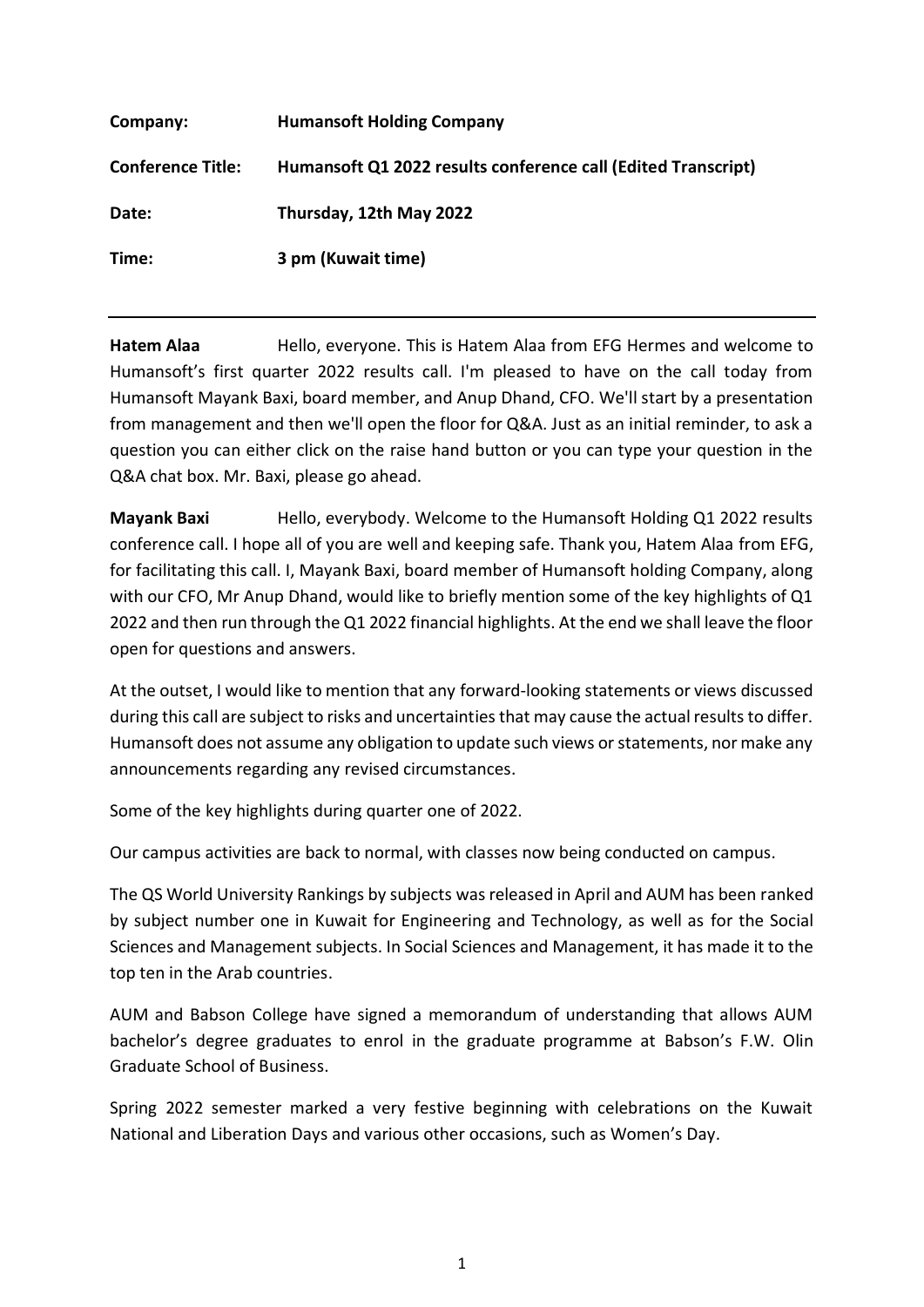Over a period of two weeks, the AUM community gathered to celebrate the success of its 2020 and 2021 graduates at the AUM Cultural Centre, which was attended by the AUM management, faculty, staff and the parents.

With this, I will now hand over to Mr Anup Dhand, our CFO, to give you a brief about the Q1 2022 financial highlights.

Over to you, Anup.

**Anup Dhand** Thank you, Mr Baxi. Good afternoon to all the attendees. I'm Anup Dhand, CFO of Humansoft, and I would like to present the financial highlights for Q1 2022.

To begin with, we would like to inform that due to changes in the academic calendar in 2020 and 2021, revenue and profitability of Q1 2021 and Q1 2022 is not comparable.

During Q1 2021 revenue recognition was 50% of fall semester and 25% of spring semester. However, since the academic calendar is now converging towards normalcy, during Q1 2022 revenue recognition was 25% of fall semester and 40% of spring semester. In normal circumstances, revenue recognised in Q1 would've comprised of 20% of fall semester and 40% of spring semester. As a result of this, Q1 2022 revenue of KD 23.4 million was lower by 15% in comparison with Q1 2021 revenue of KD 27.5 million. This was mainly as a result of changes in the academic calendar in Q1 2021, due to COVID-19.

For more details on this, you can refer to the revenue recognition slide on page 19 in our investor presentation.

Q1 2022 EBITDA of KD 16.3 million was lower by 22%, in comparison with Q1 2021 EBITDA of KD 21 million.

Q1 2022 net profit of KD 15.1 million was lower by 22%, compared with KD 19.3 million for Q1 2021.

Net profit margin for Q1 2022 was 65% and EBITDA margin for Q1 2022 was 70%.

The earning per share was 124 fils during Q1 2022, as compared to 159 fils during Q1 2021.

Humansoft had a net cash position of KD 102.6 million as at 31 March 2022.

Total equity was KD 98.2 million as at 31 March 2022, and the return on average equity for Q1 2022 amounted to 50%.

Total assets were KD 181.8 million, as at 31 March 2022.

Humansoft's fortress balance sheet, high return on average assets and high return on average equity provides protection, resilience, and enables Humansoft to withstand stress events like COVID-19.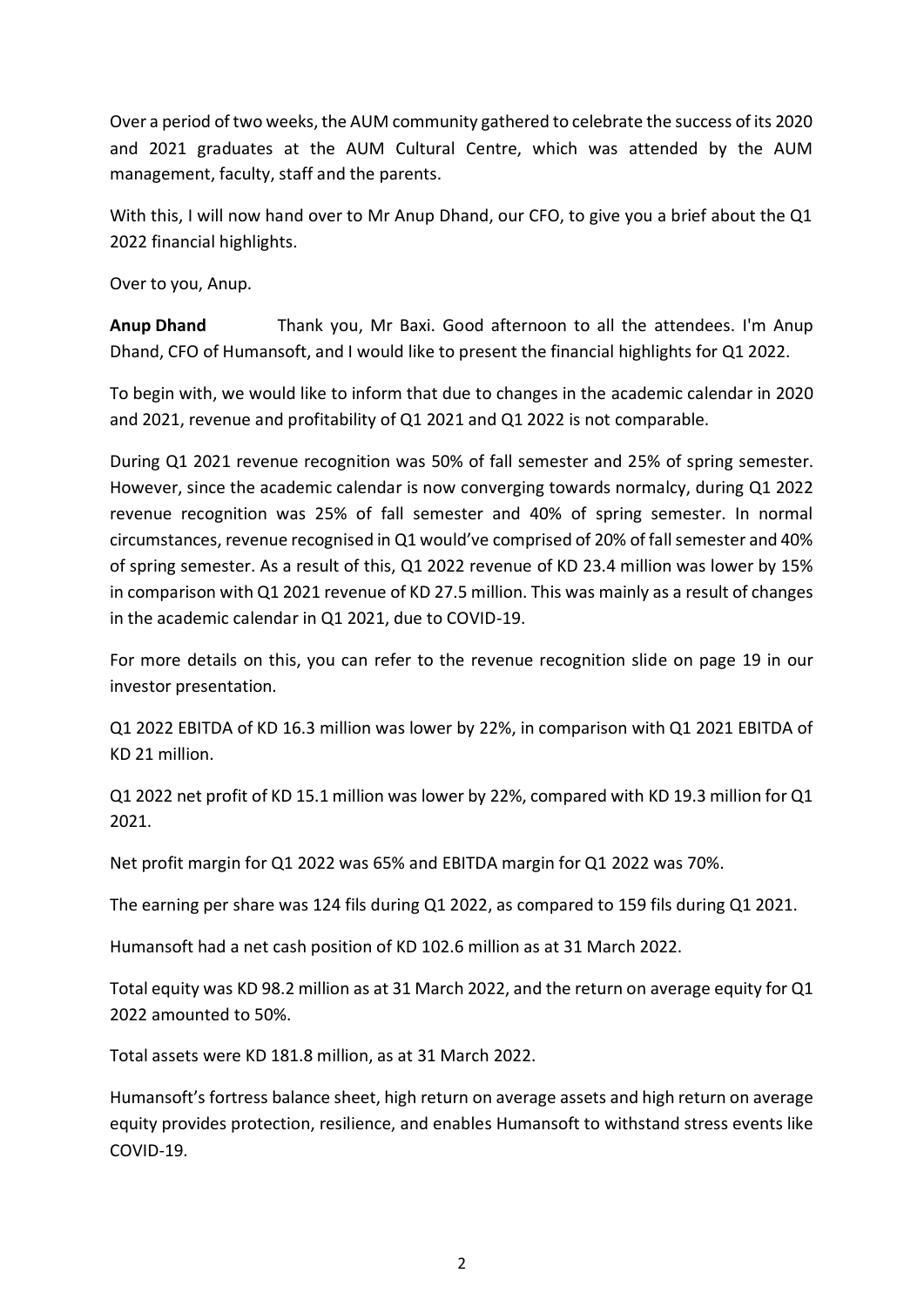With this, we now open the floor open for questions and answers. We request that you please introduce yourself with your name and the institution you represent when you have any questions. Thank you. Over to you, Hatem.

**Hatem Alaa** Thank you, gentlemen. To ask a question you can either type it in the Q&A chat box or you can click on the raise hand button on the right-hand side of your screen and I'll unmute your line. Again, to ask a question you can either type it in the Q&A chat box or click on the raise hand button. I'll take the first question from the line of Ankur Agarwal. Your line is open.

**Ankur Agarwal** Thank you for the call. This is Ankur Agarwal from HSBC. A few questions from my end. The balance sheet now has become even stronger. You need to do capital allocation around K-12 education and the potential to pay higher dividend. How should we think of you optimising the balance sheet going forward? That's my first question. My second question is selling expenses seem to have come down. I think even the cost of operations is flat or, in fact, marginally down. How much room do you have in terms of cost efficiencies going forward? I think these are the two questions. Was there a reallocation within selling expenses and general and administrative expenses?

**Mayank Baxi** Thank you, Ankur. Regarding optimising the balance sheet. As you would recollect, after the annual results were published and during the call, we did bring out our growth strategy and the roadmap going forward. The balance sheet is definitely very healthy and it will support whatever direction we will take in that context. Coming to the cash available during the interim period, as mentioned that time, that we aim to maintain a 70% pay-out. That should make us quite comfortable on both fronts. We will have sufficient cash available for any kind of investment opportunities and, at the same time, not unnecessarily accumulate cash. We would be also, as we were doing in the past, paying out high percentage of dividends.

Regarding the cost of operations, yes, it has been flat and that is, if you recollect, we were earlier saying also that as the new measures get into maturity, we benefit from the utilisation of the resources. That is what enables us to maintain KD value on flat even though the revenue increases. As far as the selling expenses, there is no reallocation or there is no reclassification. It is just that this year the students, for high school graduates, will be ready by third week of June or so, so the marketing activities will commence only in the second quarter.

## **Ankur Agarwal All right, many thanks.**

Hatem Alaa Again, as a reminder, to ask a question you can either type your question in the Q&A chat box or click on the raise hand button. We'll take the next question from the line of Nishit Lakhotia, your line is open.

**Nishit Lakhotia** Thank you for the call. Just a couple of questions. First, on the staff cost. I want to know whether the staff cost that we see in 1Q, it is still pretty low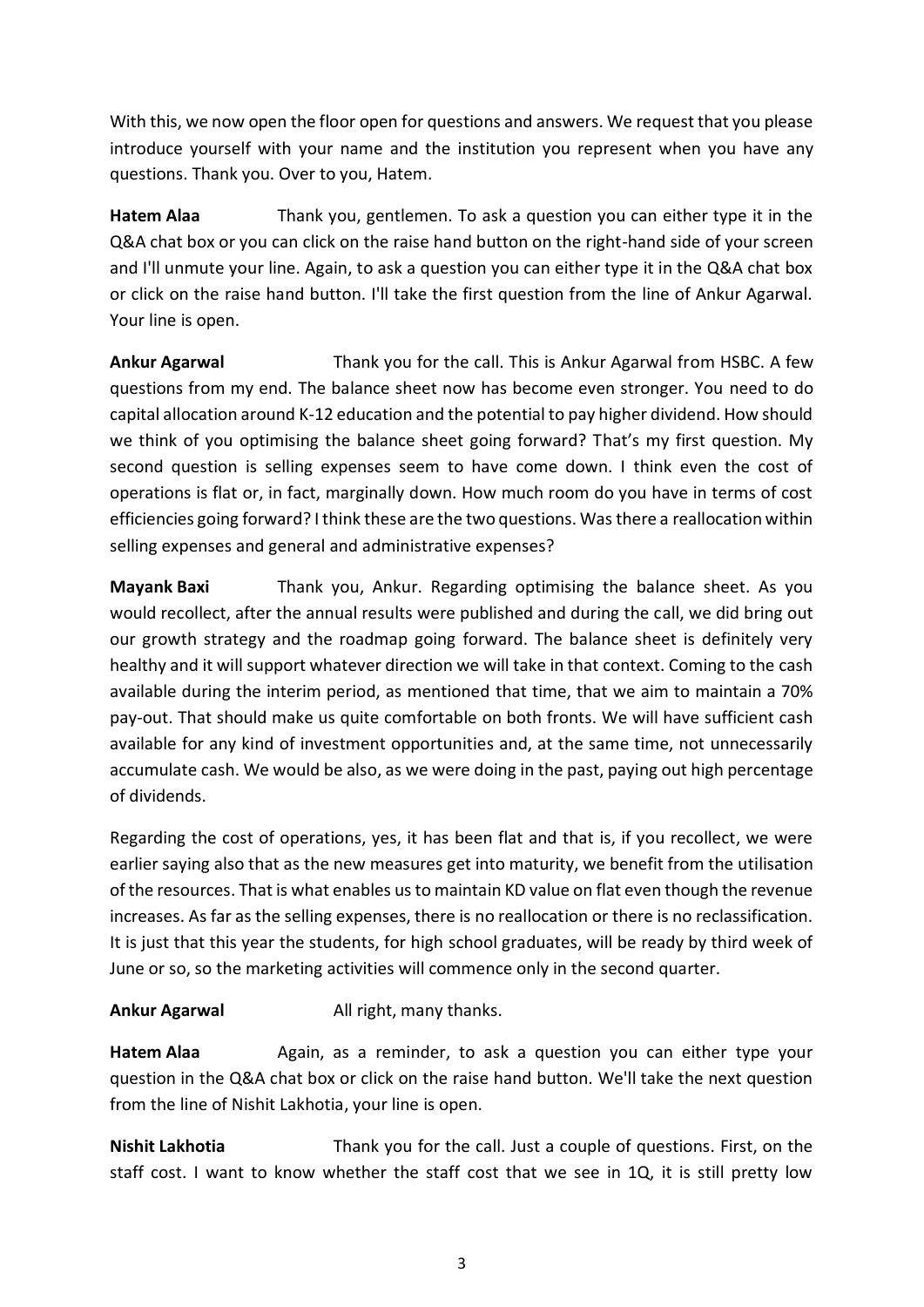compared to what it was even pre-COVID levels. Now with normalisation of operations and having more students than what it was pre-COVID, how's your total cost still low? Is it on your operational efficiencies or have you managed to get new teachers, lower salary levels than what it was before? And how much of it is sustainable or should we expect the staff costs to go back to what it was pre-COVID levels in the coming quarters? Or it is more of a reflection of the number that we should expect.

That's my first question. Second is on the fee revision. Any views of management about is there any expectations this year or next year, when you can see some fee revision from the government for the scholarship? And finally, on the new building that you had mentioned on the last quarter call. When will that project start? So, an update on that project. Thank you.

**Mayank Baxi** Thank you, Nishit. Regarding the staff cost, just to let you know that, prior to COVID and up to 2019, we had our training operations also continuing. The training operations during the period of COVID, in between we have discontinued the operation. So, as a result of that, whatever salary costs that were coming out of those training businesses are no longer there. In terms of actual KD amount, that amount is definitely not appearing in the P&L from the quarters that you see now, so that is one of the reasons for the absolute amount remain flat or a little lower, as well.

Regarding the fee revision, as of now we do not have any plans for submission for fee revision. If anything comes up we will definitely share it with you. For the new building, as mentioned earlier, the new majors are going to come up in 2023 and the college building for health sciences should be ready by that time. As we have been explaining, the campus master plans are in place, so what will be required is only the construction of classroom building and labs, which should be feasible by that time.

**Nishit Lakhotia** Thank you. But just on the staff cost, do we expect this to be sustainable in the coming quarters, no more spike from normalisation of on campus operations

**Mayank Baxi** As we mentioned earlier, also, that as we get back to the normalcy, we should get back to the levels of 2019 operating margins because that is a more realistic reflection. Right now, still in quarter one, we only had March where we started with the oncampus, full-fledged operations.

**Nishit Lakhotia** So, we can expect some spike here. Thank you.

Hatem Alaa Again, as a reminder, to ask a question you can either type your question in the Q&A chat box or you can click on the raise hand button. If you don't have any further questions, I'll kindly ask you to lower your hand. We have a question from Fouzi Aldhafeeri from Kuwait Investment Company. Any update regarding your plan to start K-12 education and what is the expected Capex for the rest of the year?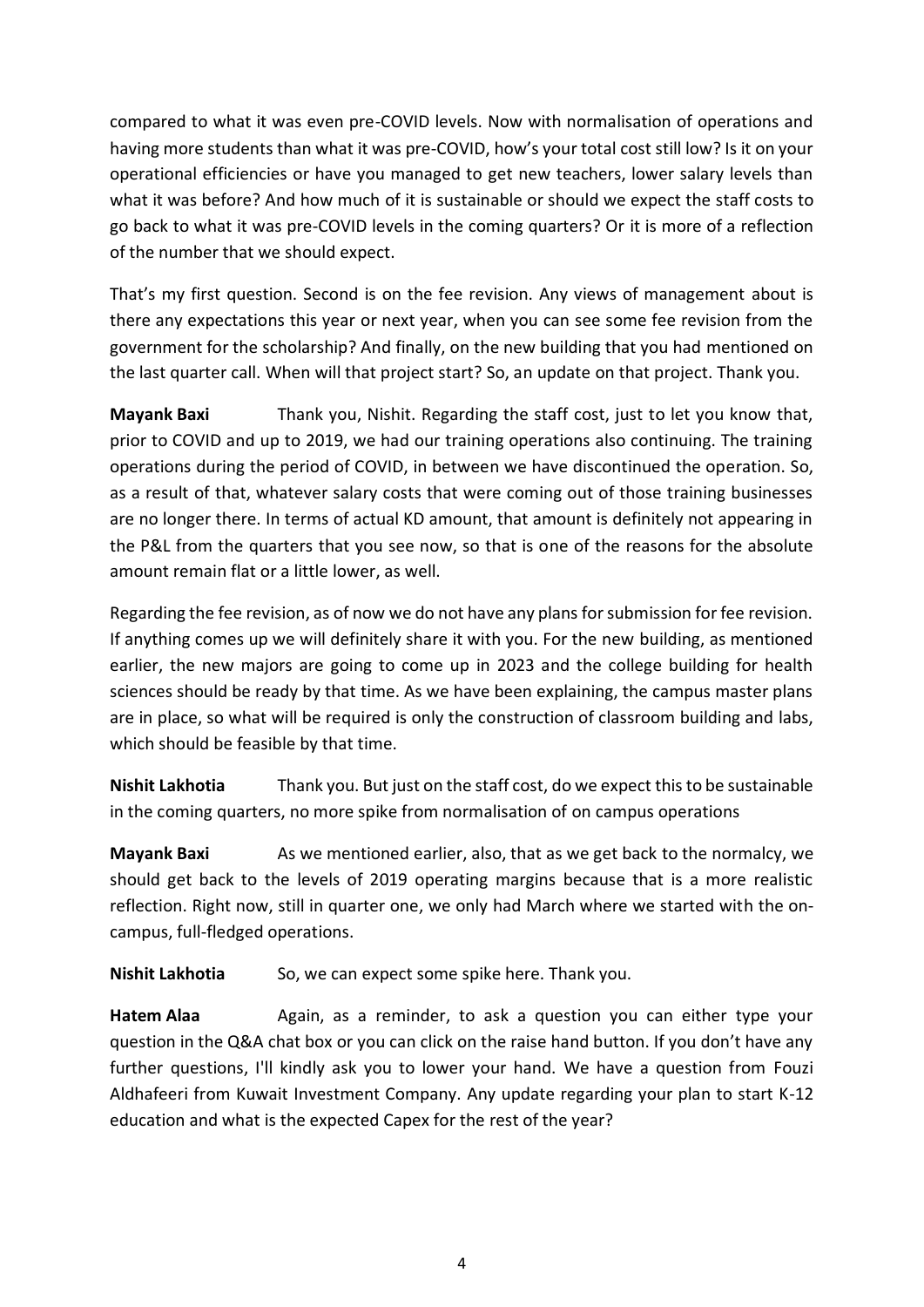**Mayank Baxi** Long-term strategy that is outlined during the annual call of 2021. It's right now in the work in process stage, there is no specific clarity or direction as of now that we can share more about it. As and when it unfolds, we will share more detail about it. As of now, there is nothing which is requiring any kind of discussion at this point in time.

**Hatem Alaa** The second part of his question is on Capex guidance for this year.

**Mayank Baxi** Capex, as we mentioned, that the new construction of the health science building should take about a total of KD 6.5 million. This might get spread over two years, not necessarily everything gets spend during this time, it may spill over in the next year as well. But the activities related to that may commence some time later. Other than that, there will be normal maintenance Capex, which normally is around 2% of the revenue.

**Hatem Alaa** Again, as a reminder, to ask a question you can type it in the Q&A chat or click on the raise hand button. We have a follow-up question from Ankur. Your line is open.

**Ankur Agarwal** Sorry, I don't have a follow-up question.

Hatem Alaa Again, as a reminder, to ask a question you can either type it in the Q&A chat box or you can click on the raise hand button. We have a question from Donatas in the chat, that's from LGM Investments. How do you see competition for students with other private players?

**Mayank Baxi** We have also mentioned in the earlier calls, when we started in 2008 there were also existing private universities in operation and Kuwait University in operation for a much, much longer period. Since that time, we have grown, we have added new majors and we have remained focused on our qualitative aspects. In the same time a lot of new universities and colleges have come up, and can come up as well. The way to address this will always be to ensure that the institutions maintain their superiority by quality aspects and ensure that it is always the first choice for the students in the particular majors that we offer.

As you have been seeing in the past, as well, a lot of qualitative initiatives have enabled us to maintain that level of supremacy in attracting the best students. And we shall continue to do that, as you have seen the accreditations in place, we have been ranked number one by two ranking institutions. Our campus is ranked as the most green campus in Kuwait, and many other such features, which collectively enable us to ensure that we remain attractive for all the students who are pursuing the majors we offer. We'll definitely continue and strive for further improvement in that field.

**Hatem Alaa** Next question is from Mohammed Ali-Reda from SMIAL. Have you ever considered share buybacks as a better way to return cash to long-term shareholders as opposed to just paying dividends?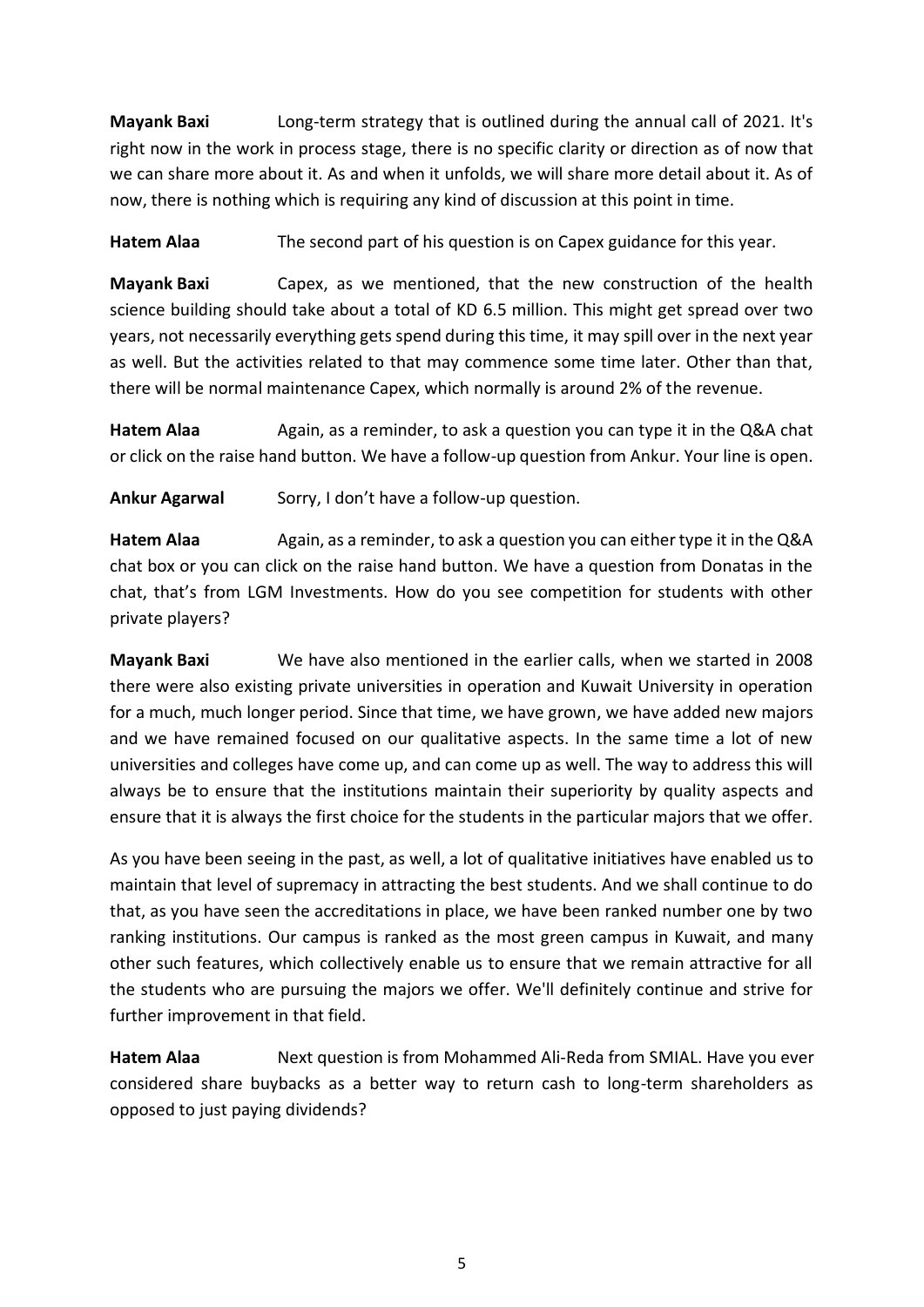**Mayank Baxi** We haven't considered share buyback and the Kuwait stock exchange guidelines also do not have this share buyback as an option, so as of now, there are no such plans.

**Hatem Alaa** As a reminder, to ask a question please click on the raise hand button on the right-hand side of your screens or you can type your question in the Q&A chat box. Again, you can either type your question in the Q&A chat box or click on the raise hand button.

| <b>Anup Dhand</b>                  | Are there no more questions?                                              |
|------------------------------------|---------------------------------------------------------------------------|
| Hatem Alaa                         | Yes, there are no more questions.                                         |
| <b>Anup Dhand</b>                  | You can wind up then.                                                     |
| <b>Hatem Alaa</b><br>line is open. | Sorry, just got a question. There is a question from Loay from SICO, your |

**Loay** There are certain reports of acceptance rates being 42%. I was wondering if you could comment on that, considering that scholarships make up 90-odd percent of the current student cohort? In terms of scholarships and scholarships in the coming years, what is the level of self-paying students that are not accepted, i.e., could you comment on the 42% acceptance rate that we have seen in previous calls? Thank you.

**Mayank Baxi** The students that are applying and attracting at AUM and ACM, they are top students who qualify for the Kuwait Government guidelines for the scholarships and almost 92% students of AUM and ACM are scholarship students. Going forward, yes, how do we enlarge the self-pay arena? As you have seen, a lot of initiatives about accreditations, rankings, etc., are being pursued and this is what makes it more attractive for the self-paying students who are mostly expats and who would still want to consider the majors that we are offering. In order to widen the reach, this is the initiatives that we are already taking, and we hope to make the university of choice for those kinds of students as well, who want to continue their studies in Kuwait and want to pursue the majors that we offer.

**Loay** Okay, thank you. So, in essence, what percentage of the students who apply are… Or can you comment on the 42% acceptance rate?

**Mayank Baxi** 42% acceptance rate is a combination, it is not necessarily that they are self-pay or scholarship, both kind of students may fall in that category of students who are not accepted. That is because we have a process for selecting the students. It's not just the GPA, there is a complete cycle of process that a student who applies to the university or college has to go through. One of the factors will be, yes, GPAs, but along with it, we do the entrance test, maths test, English placement test. We also conduct interviews and presentations from the students, so it's a collective combination.